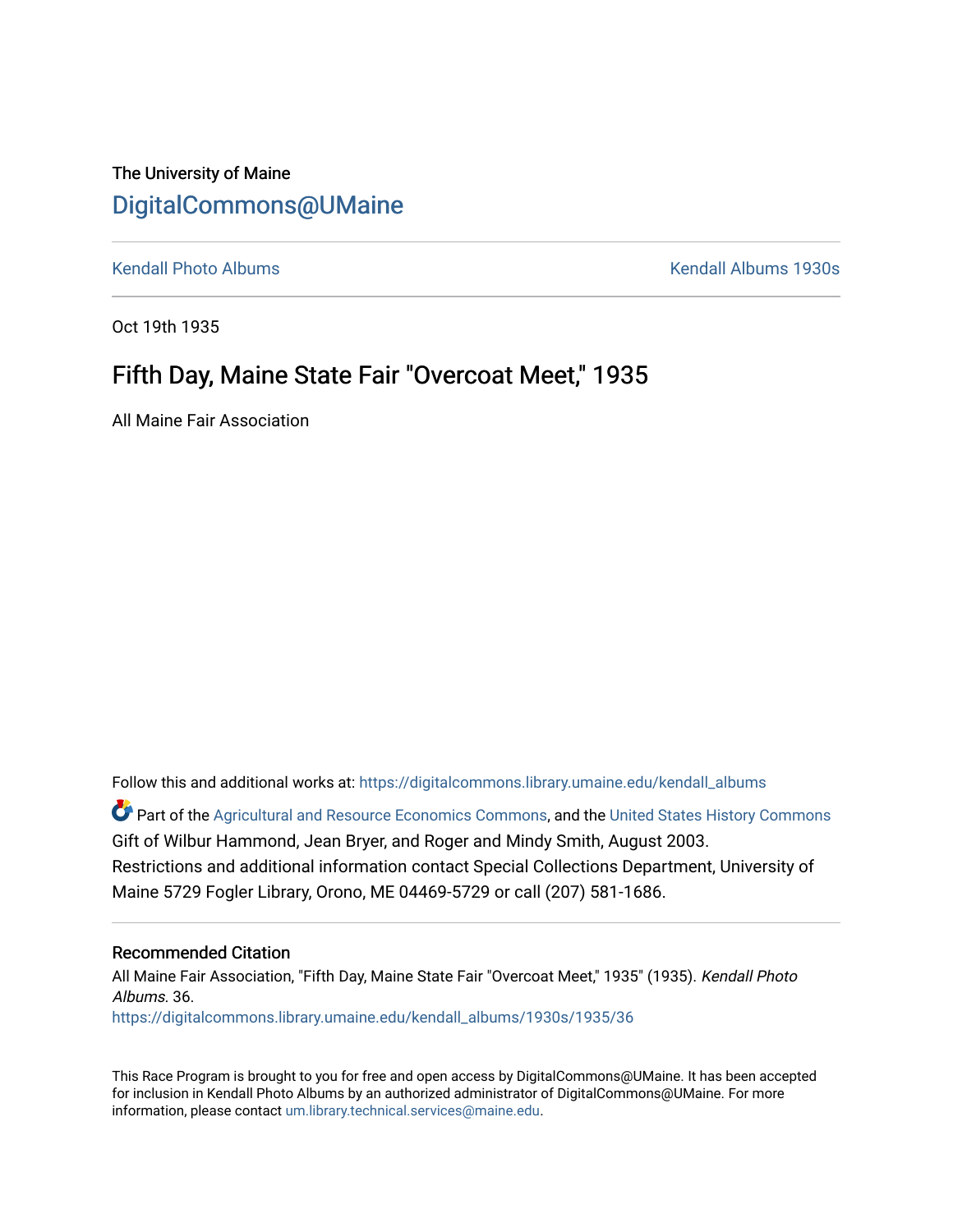## **OFFICIAL** RACE PROGRAM Fifth Day

**P R I C E 1 5 C E N T S**

# **MAINE**

# **STATE** FAIR "OVERCOAT MEET"

#### **POST TIME 12:30 P.M.**

#### **Tenth Race**

MUTUEL NO. **POST NO.**

 $(1)$ 

|   | <b>BOBELWYN</b><br>Sullivan & Mawhinney                    | Spencer<br>Clukey                   |
|---|------------------------------------------------------------|-------------------------------------|
| 2 | LEE STOUT bg<br>M. M. Shea                                 | Lee Tide<br><b>Shea</b>             |
|   | <b>SEQUENCE</b> bm<br>S. A. Wathen                         | McGregor the Great<br>Wathen        |
|   | DAY SPRING bs<br>F. M. Burke                               | Peter the Great<br><b>Burke</b>     |
| 5 | ALICE B. bm<br>P. Cronin                                   | Day Star<br>Morgan                  |
|   | BEECHWOOD bg<br>M. F. Fitzgerald                           | <b>Chestnut Peter</b><br>Fitzgerald |
|   | BETTY SUNSHINE bg Dillion Axworthy<br><b>Bessie Levine</b> | Hanifin                             |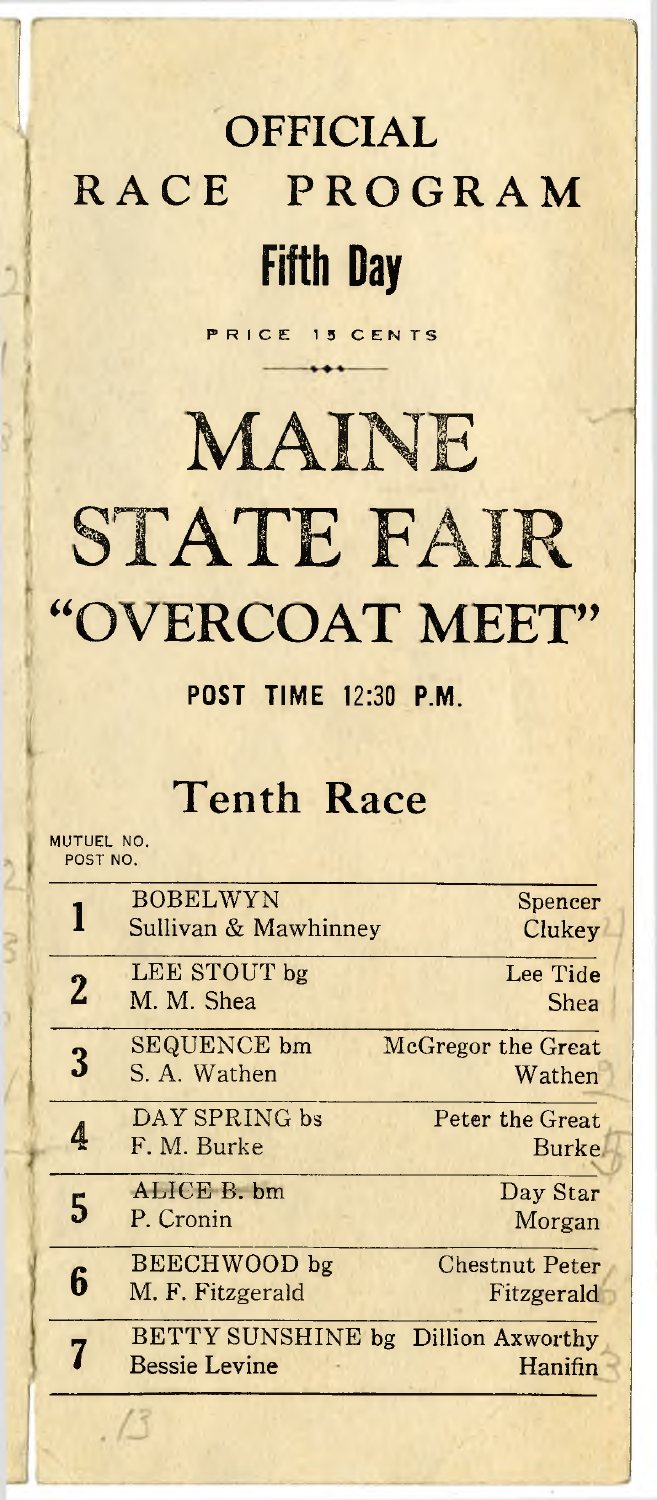#### **First Race**

**MUTUEL NO. POST NO.**

|          | <b>CALUMET DOBLE bg</b><br><b>Bessie Levine</b>      | by Belwin<br>Hanafin           |
|----------|------------------------------------------------------|--------------------------------|
| $\bf{2}$ | <b>VOLUNTEER b g</b><br>J. C. Getchell               | by Chestnut Peter<br>Patterson |
| 3        | <b>CHESTNUT HARVESTER bg</b><br>Matherson & Crossley | Chestnut<br>Harvester<br>Mason |
|          | PETER POKEY ch g<br>J. Howard Randall                | by Capt. Aubrey<br>Jordan      |
|          | PLUCKY PLUTO ch s<br><b>Charles Sheehan</b>          | by Pluto Watts<br>Clukey       |
|          | ALVIN GUY b g<br>H. C. Buzzell                       | by Arion Guy<br>Lovell         |

#### **Second Race**

**MUTUEL NO.**

|          | POST POS.                                     |                                        |
|----------|-----------------------------------------------|----------------------------------------|
|          | <b>KLATA DIRECT bm</b><br>M. E. Wright        | Direct Braden<br>Foye                  |
| $\bf{2}$ | MISS AMERICA bm<br>C. A. Keene                | by Abbedale<br>Mason                   |
| 3        | VIKING bg<br>F. G. Colburn                    | by Peter Volo<br>Colburn               |
|          | WILLYS KNIGHT<br><b>Bessie Levine</b>         | <b>Knight of Strathmore</b><br>Hanafin |
| 5        | <b>CALUMET ALICE bm</b><br>Dr. H. W. Stanwood | Peter the Brewer<br>Jordan             |
| 6        | <b>DOLLY AZOFF bm</b><br>A. Hayes             | by Azoff<br>Patterson                  |
|          | <b>SIGNAL RULE bm</b><br>J. H. Lord           | Signal Peter<br>Haddock                |
|          | NOON blks<br><b>Jess Brown</b>                | by Day Star<br><b>Brown</b>            |
|          |                                               |                                        |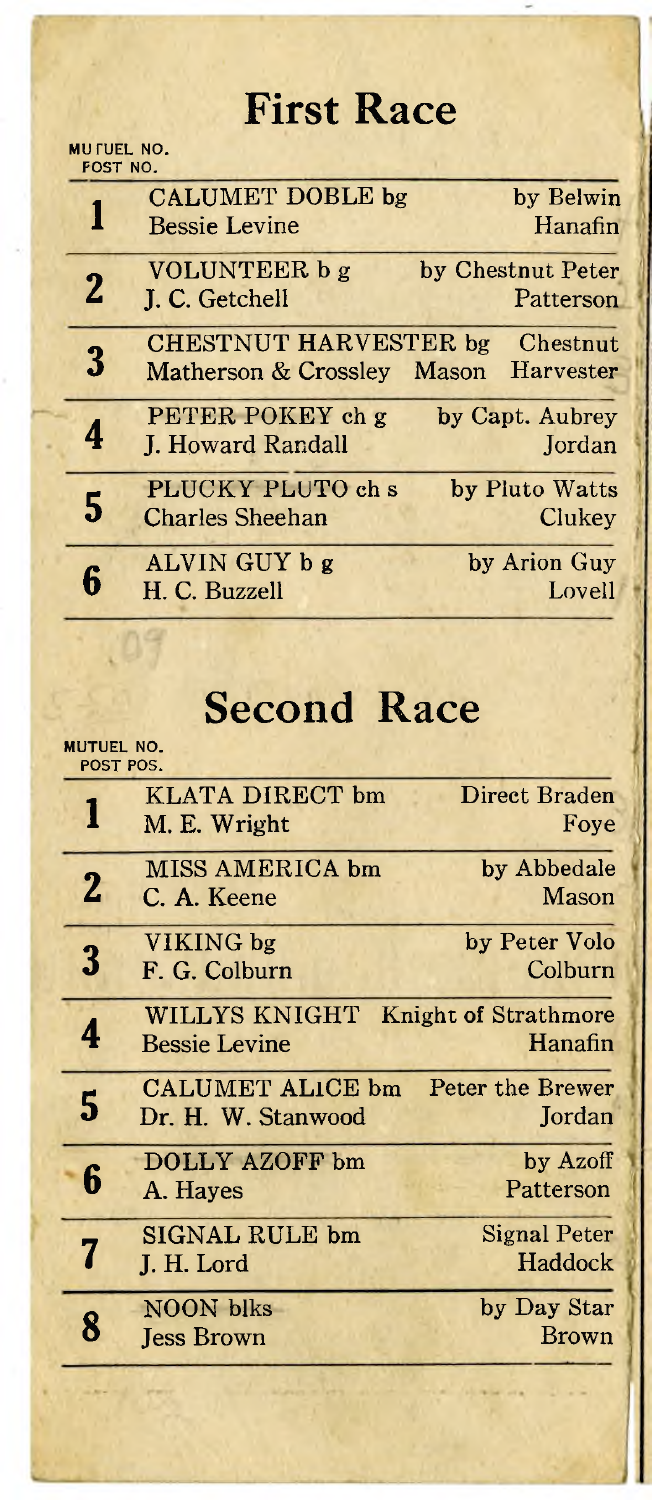#### **INDEPENDENT REPORTER**

#### **Third Race**

**MUTUEL NO. POST POS**

|              | <b>BLUSHING BEAUTY bm</b> Guy Axworthy<br>Thos. McNamara | <b>McMinemon</b>              |
|--------------|----------------------------------------------------------|-------------------------------|
| $\mathbf{2}$ | <b>BUD WENGER bg</b><br>George H. Pierce                 | by Herman Winter<br>Hanifin   |
|              | LU BARIEUT bg<br>W. Bird                                 | Lu Princeton<br><b>Brusie</b> |
|              | <b>LADY LOCKET</b><br>A. E. Webber                       | Lovell                        |

#### **Fourth Race**

**MUTUEL NO.**

 $.07$ 

|                | POST POS.                                            |                                   |
|----------------|------------------------------------------------------|-----------------------------------|
|                | CALUMET BROWNING br g<br>Sullivan & Mawhinney        | by Belwin<br><b>Clukey</b>        |
| $\overline{2}$ | <b>HARVEST HIGH</b><br>Wm. Hall                      | Hall                              |
| 3              | MAXINE EXPRESS b m<br>O. E. Rines                    | by Bane<br><b>Harvey</b>          |
| 4              | <b>HOLLYROOD BUDDY</b><br><b>Watson Sale Stables</b> | <b>Hollyrood Peter</b><br>Jordan  |
| 5              | DAWN b m<br><b>Harry Bryant</b>                      | by Guy Axworthy<br><b>Haddock</b> |
| 6              | <b>JUNE ROSE b m</b><br>L. A. Bartlett               | by Dobson<br>Roullard             |
|                | ALHOA LAND br m<br>M. F. Fitzgerald                  | by Braden Direct<br>Fitzgerald    |
| 8              | ROY DIRECTUM blk g<br>Kennett & Robertson            | by Directum<br>Kennett            |
|                |                                                      |                                   |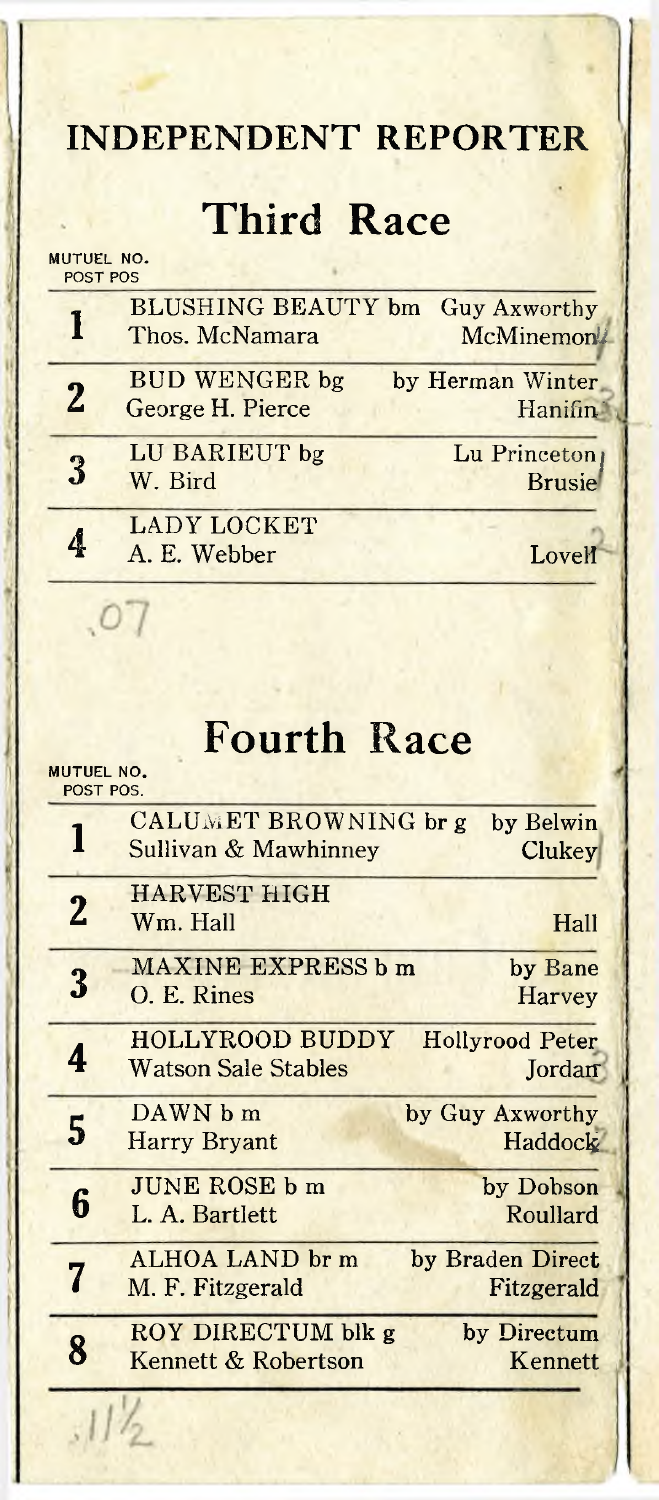#### **Fifth Race**

#### **MUTUEL NO. POST NO.**

|             | ALICE B. bm<br>P. Cronin                                   | Day Star<br>Morgan                  |
|-------------|------------------------------------------------------------|-------------------------------------|
| $\tilde{z}$ | LEE STOUT bg<br>M. M. Shea                                 | Lee Tide<br>Shea                    |
| ြိ          | DAY SPRING bs<br>F. M. Burke                               | Peter the Great<br><b>Burke</b>     |
|             | <b>SEQUENCE</b> bm<br>S. A. Wathen                         | McGregor the Great<br>Wathen        |
| 5           | BETTY SUNSHINE bg Dillion Axworthy<br><b>Bessie Levine</b> | Hanifin                             |
| Б           | <b>BEECHWOOD</b> bg<br>M. F. Fitzgerald                    | <b>Chestnut Peter</b><br>Fitzgerald |
|             | <b>BOBELWYN</b><br>Sullivan & Mawhinney                    | Spencer<br>Clukey                   |

#### **RACE OFFICIALS**

#### **STARTER**

Milton Mason

PRESIDING JUDGE N. T. Fox RACE SECRETARY Lawrence E. Haddock **TIMERS** Len Penny Walter Reed MARSHALL Muriel Jones

**Sunset Time 4:54 p.m,**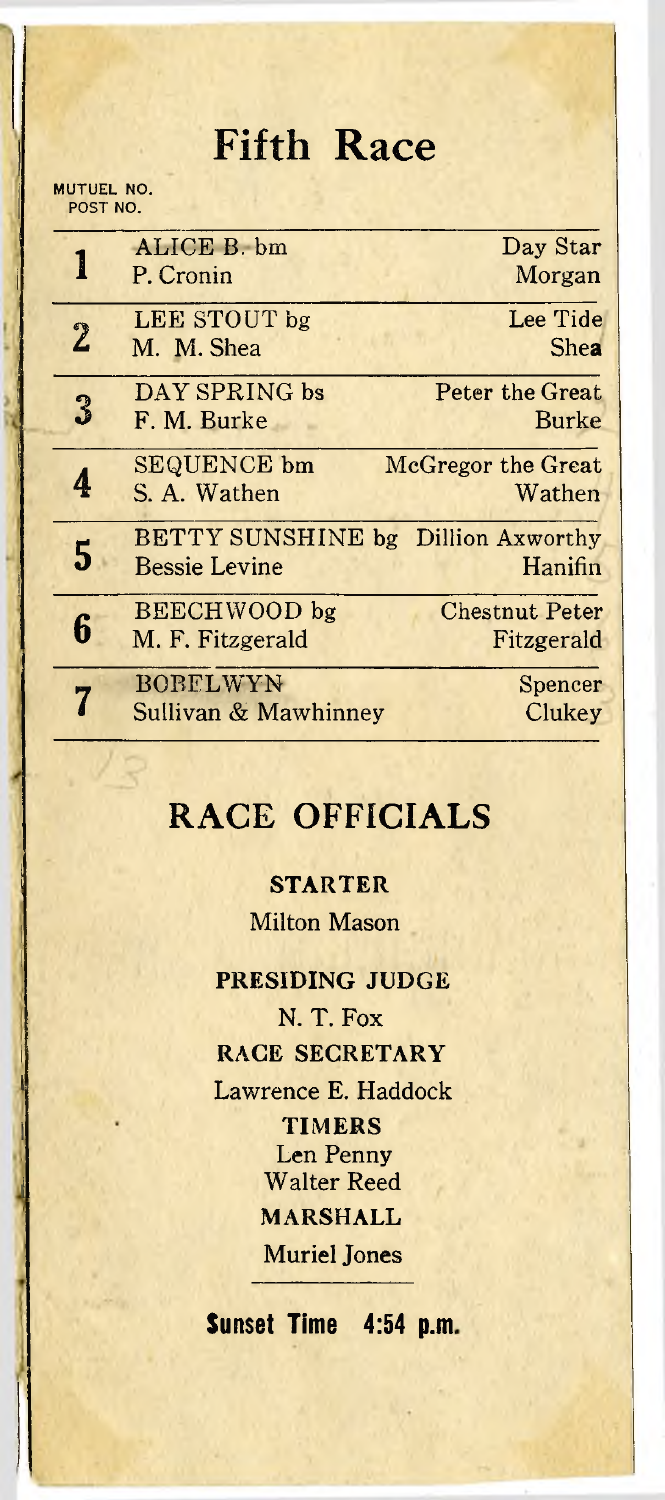## **Sixth Race**

**MU TUEL NO. POST NO.**

 $.10$ 

|   | <b>CALUMET DOBLE bg</b><br><b>Bessie Levine</b>     | by Belwin<br>Hanafin           |
|---|-----------------------------------------------------|--------------------------------|
| 2 | CHESTNUT HARVESTER bg<br>Matherson & Crossley Mason | Chestnut<br>Harvester          |
| 3 | PLUCKY PLUTO ch s<br><b>Charles Sheehan</b>         | by Pluto Watts<br>Clukey       |
|   | PETER POKEY ch g<br>J. Howard Randall               | by Capt. Aubrey<br>Jordan      |
| 5 | <b>VOLUNTEER b g</b><br>J. C. Getchell              | by Chestnut Peter<br>Patterson |
|   | ALVIN GUY b g<br>H. C. Buzzell                      | by Arion Guy<br>Lovell         |

### **Seventh Race**

| <b>MUTUEL NO.</b><br>POST POS. |                                        |                                        |
|--------------------------------|----------------------------------------|----------------------------------------|
|                                | <b>SIGNAL RULE bm</b><br>J. H. Lord    | Signal Peter<br>Haddock                |
| $\mathbf 2$                    | CALUMET ALICE bm<br>Dr. H. W. Stanwood | Peter the Brewer<br>Jordan             |
| 3                              | MISS AMERICA bm<br>C. A. Keene         | by Abbedale<br>Mason                   |
| 4                              | WILLYS KNIGHT<br><b>Bessie Levine</b>  | <b>Knight of Strathmore</b><br>Hanafin |
| 5                              | VIKING bg<br>F. G. Colburn             | by Peter Volo<br>Colburn               |
| 'n                             | <b>NOON</b> blks<br><b>Jess Brown</b>  | by Day Star<br><b>Brown</b>            |
|                                | DOLLY AZOFF bm<br>A. Hayes             | by Azoff<br>Patterson                  |
| 8                              | KLATA DIRECT bm<br>M. E. Wright        | Direct Braden<br>Foye                  |
|                                |                                        |                                        |